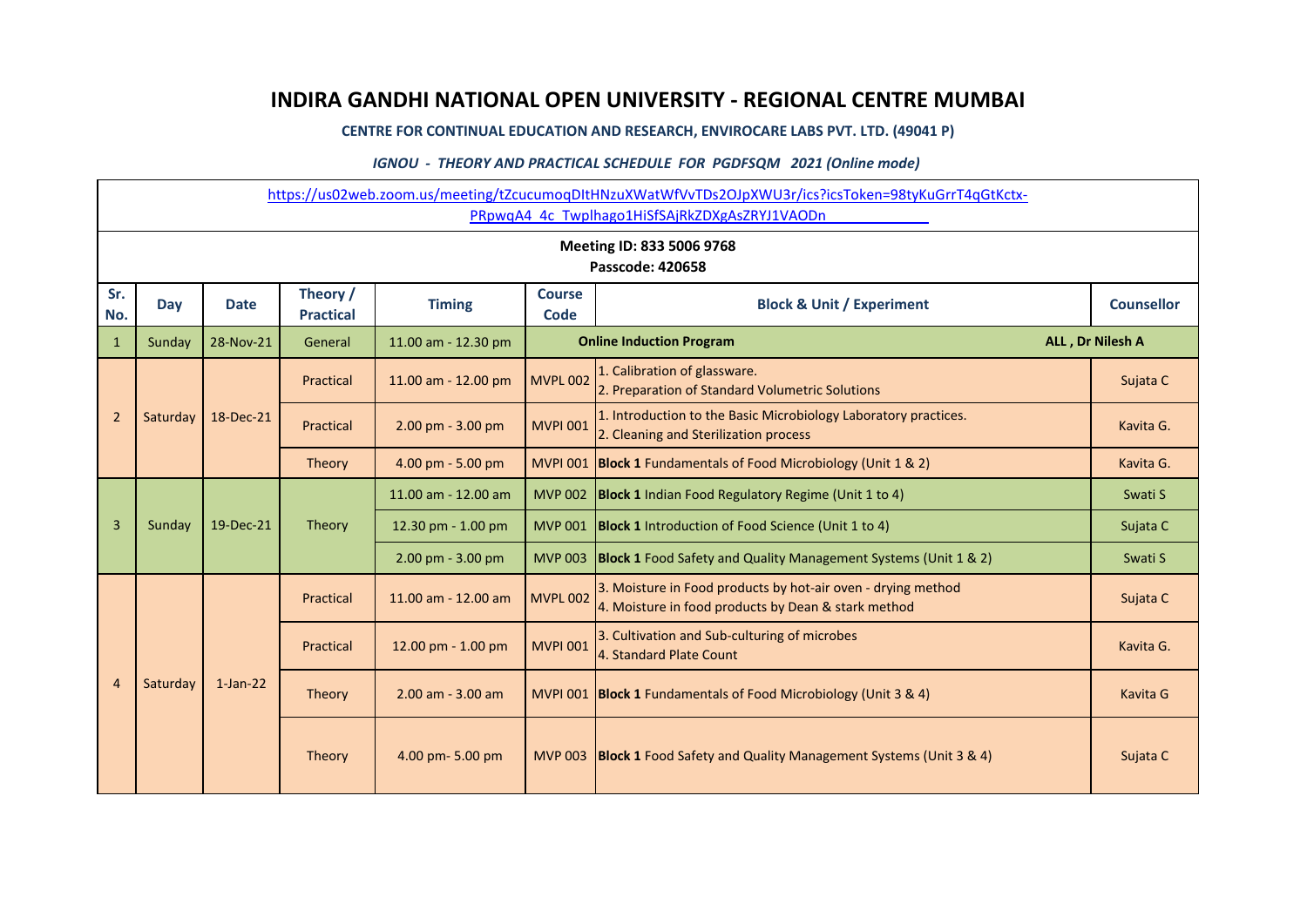| Sr.<br>No. | Day      | <b>Date</b> | Theory /<br><b>Practical</b>        | <b>Timing</b>           | <b>Course</b><br><b>Code</b>                        | <b>Block &amp; Unit / Experiment</b>                                                                                        | <b>Counsellor</b> |
|------------|----------|-------------|-------------------------------------|-------------------------|-----------------------------------------------------|-----------------------------------------------------------------------------------------------------------------------------|-------------------|
|            |          |             |                                     | 11.00 am to 12.00 pm    |                                                     | MVP 004 <b>Block 1</b> Management Systems, Auditing and Accreditation (Unit 1 to 3)                                         | Swati S           |
| 5          | Sunday   | $2$ -Jan-22 | Theory                              | 12.30 pm $- 1.00$ pm    |                                                     | MVP 002 <b>Block 2</b> Global Scenario (Unit 5 to 7)                                                                        | Swati S           |
|            |          |             |                                     | $3.00pm - 4.00pm$       | MVP 001 Block 2 Food Chemistry (Unit 5 to 7)        | Sujata C                                                                                                                    |                   |
|            |          |             |                                     | $11.00$ am $- 12.00$ pm | MVPL 002                                            | 5. Moisture in food products using Karl Fischer Titration method.<br>6. Protein Conten in Food products by Kjeldahl method. | Sujata C          |
| 6          | Saturday | 8-Jan-22    | Practical                           | $2.00$ pm - $3.00$ pm   |                                                     | MVPI 001 5. Staining Techniques                                                                                             | Kavita G.         |
|            |          |             | $4.00 \text{ pm} - 5.00 \text{ pm}$ |                         | MVPI 001 6. Direct Microscopic examination of foods | Kavita G.                                                                                                                   |                   |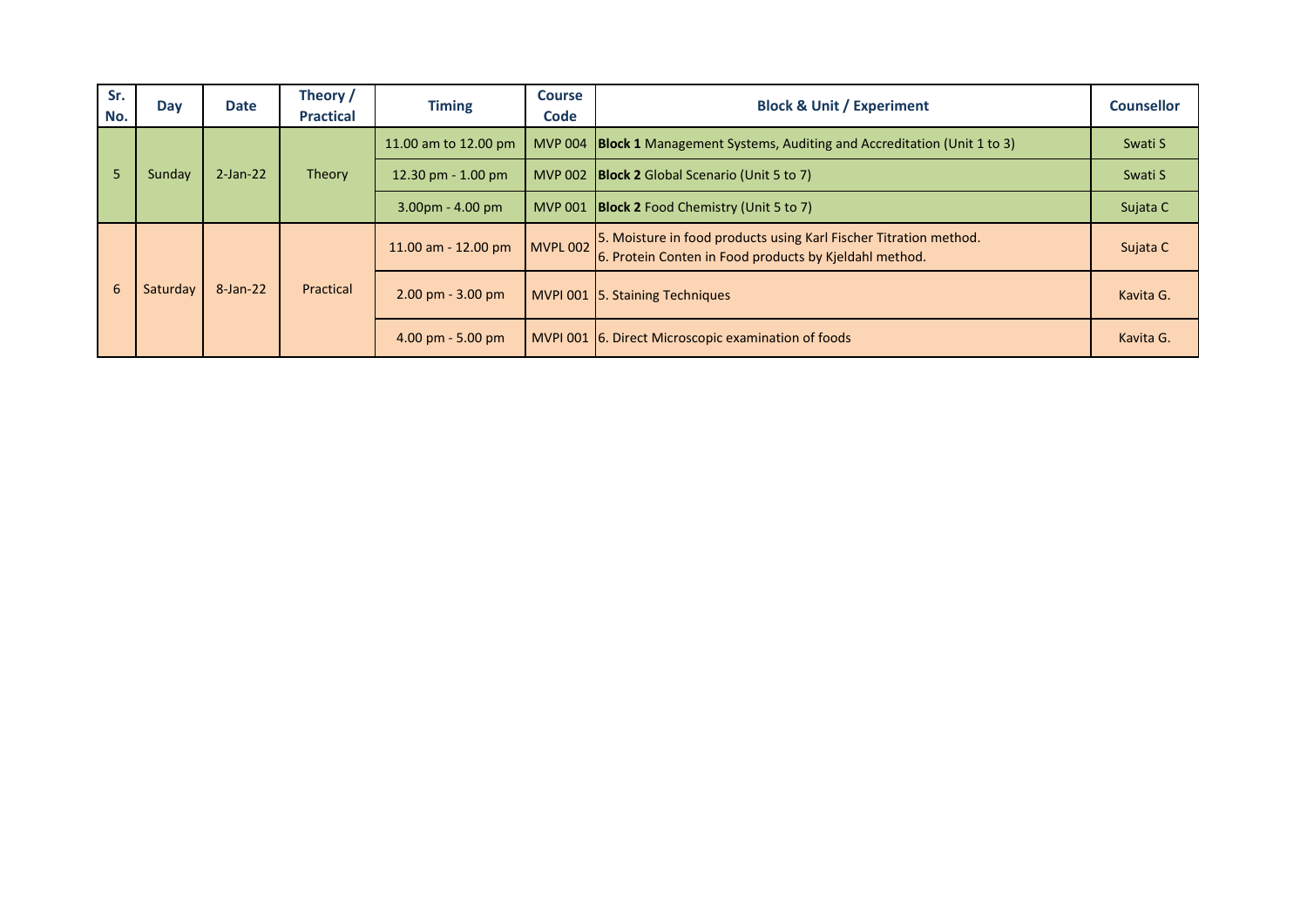| Sr.<br>No.     | Day      | <b>Date</b>  | Theory /<br><b>Practical</b> | <b>Timing</b>       | <b>Course</b><br>Code | <b>Block &amp; Unit / Experiment</b>                                                                                                                                                                 | <b>Counsellor</b>                                                                                           |  |
|----------------|----------|--------------|------------------------------|---------------------|-----------------------|------------------------------------------------------------------------------------------------------------------------------------------------------------------------------------------------------|-------------------------------------------------------------------------------------------------------------|--|
|                | Sunday   |              | Practical                    | 11.00 am - 12.00 pm | <b>MVPL 001</b>       | 1. Development of GHP and GMP plan for a food factory (Module 1)<br>a. Identifying the key focus areas for GHP & GMP                                                                                 | Swati S                                                                                                     |  |
| $\overline{7}$ |          | $9$ -Jan-22  | Theory                       | 12.30 pm - 1.00 pm  |                       | MVP 004   Block 2 ISO 9001:2000/2008 (Unit 4 to 7)                                                                                                                                                   | Swati S                                                                                                     |  |
|                |          |              |                              | 4.00 pm - 5.00 pm   |                       | MVP 001 Block 2 Food Chemistry (Unit 8 to 10)                                                                                                                                                        | Sujata C                                                                                                    |  |
|                |          |              | <b>Theory</b>                | 11.00 pm - 12.00 pm |                       | MVPI 001   Block 2 Analytical Techniques in Microbiology (Unit 5 & 6)                                                                                                                                | Kavita G                                                                                                    |  |
| 8              | Saturday | 15-Jan-22    | Practical                    | 12.00 am - 12.30 pm |                       | 3. Development of GHP and GMP plan for a food factory (Module 2)<br>a. Identifying gaps in its implementation and<br>MVPL 001 b. Closure plans for identified gaps in a food factory / food outlet.  | Swati S                                                                                                     |  |
|                |          |              | Practical                    | 2.00 pm - 3.00 pm   |                       | 4. Development of the process flow for the food establishment including all the<br>inputs, outputs & interim loops                                                                                   | Sujata C<br>Kavita G.<br>Sujata C<br>Kavita G.<br>Swati S<br>Swati S                                        |  |
| $\overline{9}$ | Sunday   | $16$ -Jan-22 |                              | Practical           | 11.00 am - 12.00 pm   | <b>MVPL 002</b>                                                                                                                                                                                      | 7. Crude fat in food products by Soxhlet extraction method<br>8. Total Fat in Food by Rose Gottleib method. |  |
|                |          |              |                              | 2.00 pm - 3.00 pm   |                       | MVPI 001 7. Enumeration of fungi and yeasts                                                                                                                                                          |                                                                                                             |  |
| 10             | Saturday | 22-Jan-22    | Practical                    |                     | 11.00 am - 12.00 pm   | <b>MVPL 002</b>                                                                                                                                                                                      | 9. Volatile oil in spices<br>12. Crude fibre in Food Sample                                                 |  |
|                |          |              |                              |                     | $2.00$ pm - $3.00$ pm |                                                                                                                                                                                                      | MVPI 001 10. Assessment of air using surface impingment                                                     |  |
| 11             | Saturday | 29-Jan-22    | Practical                    | 11.00 am - 12.30 pm | <b>MVPL 001</b>       | 5 & 6 Development of FSMS (Module 1)<br>a. Data Collection and hazard identification (Physical, Chemical and<br>microbiological)<br>b. Hazard Analysis (Usage of FMEA technique for risk assessment) |                                                                                                             |  |
|                |          |              |                              | 2.00 pm - 3.00 pm   |                       | 7. Development of methodology (decisions tree) as per clause 7.4.4 of ISO 22000<br>for a food establishment                                                                                          |                                                                                                             |  |
| 12             | Sunday   | 30-Jan-22    | Theory                       | 11.00 am - 12.00 pm | <b>MVP 002</b>        | <b>Block 3</b> Export and Import Laws and Regulations (Unit 8 to 10)                                                                                                                                 |                                                                                                             |  |
|                |          |              |                              | 2.00 pm - 3.00 pm   |                       | MVP 003 Block 2 Risk Analysis (Unit 5 to 6)                                                                                                                                                          | Swati S                                                                                                     |  |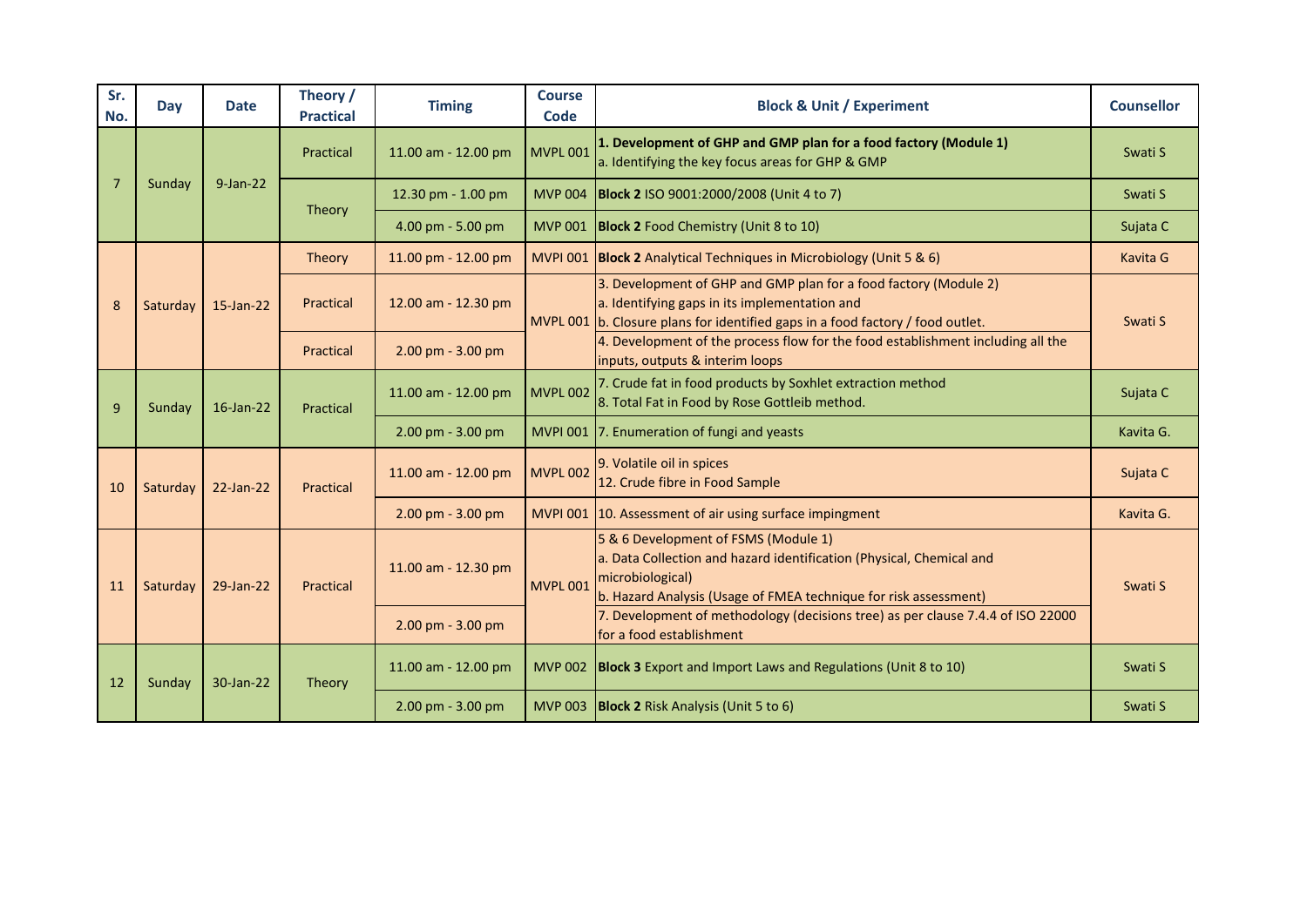| Sr.<br>No.                                                                                                | Day      | <b>Date</b> | Theory /<br><b>Practical</b>                                                                                                               | <b>Timing</b>       | <b>Course</b><br><b>Code</b> | <b>Block &amp; Unit / Experiment</b>                                                                                                                                                                                                                                                 | <b>Counsellor</b> |
|-----------------------------------------------------------------------------------------------------------|----------|-------------|--------------------------------------------------------------------------------------------------------------------------------------------|---------------------|------------------------------|--------------------------------------------------------------------------------------------------------------------------------------------------------------------------------------------------------------------------------------------------------------------------------------|-------------------|
|                                                                                                           |          |             |                                                                                                                                            | 11.00 am - 12.00 pm | <b>MVPL 002</b>              | 10. Starch in cereal grains by acid hydrolysis method.<br>11. Starch in cereal grains by glucoamylase method.                                                                                                                                                                        | Sujata C          |
| 13                                                                                                        | Saturday | 5-Feb-22    | Practical                                                                                                                                  | 2.00 pm - 3.00 pm   | <b>MVPI 001</b>              | 11. Detection of Coli forms and Indicator Organisms.<br>(1) Most Probable Number                                                                                                                                                                                                     | Kavita G.         |
|                                                                                                           |          |             |                                                                                                                                            | 11.00 am - 12.00 pm |                              | MVPI 001   Block 2 Analytical Techniques in Microbiology (Unit 7 & 8)                                                                                                                                                                                                                | Kavita G.         |
|                                                                                                           |          |             |                                                                                                                                            | 12.30 pm - 1.00 pm  |                              | MVP 001 Block 3 Food Analysis (Unit 11 to 14)                                                                                                                                                                                                                                        | Sujata C          |
| 14<br>Sunday<br>$6$ -Feb-22<br>Theory<br>2.00 pm - 3.00 pm<br>MVP 003 Block 2 Risk Analysis (Unit 7 to 8) |          | Swati S     |                                                                                                                                            |                     |                              |                                                                                                                                                                                                                                                                                      |                   |
|                                                                                                           |          |             |                                                                                                                                            | 4.00 pm - 5.00 pm   |                              | MVP 004   Block 3 ISO 22000:2005 (Unit 8 to 11)                                                                                                                                                                                                                                      | Swati S           |
| 15                                                                                                        | Saturday | 12-Feb-22   | 13. Total ash content in food products.<br><b>MVPL 002</b><br>11.00 am - 12.00 pm<br>14. Acid insoluble ash in food products.<br>Practical |                     | Sujata C                     |                                                                                                                                                                                                                                                                                      |                   |
|                                                                                                           |          |             |                                                                                                                                            | 2.00 pm - 3.00 pm   | <b>MVPI 001</b>              | 11. Detection of Coli forms and Indicator Organisms.<br>(2) Confirmed and Completed Tests, Membrane Filter Techniques.                                                                                                                                                               | Kavita G.         |
|                                                                                                           |          |             |                                                                                                                                            | 11.00 am - 12.00 pm |                              | 8 & 9 Development of FSMS (Module 2)<br>(a) Development of OPRP (Operational pre-requisite programme) and<br>development of HACCP Plan (critical limits including rationale for limits),<br>monitoring procedure, correction and corrective measures<br>(b) Managing unsafe product. |                   |
| 16                                                                                                        | Sunday   | 13-Feb-22   | Practical                                                                                                                                  | 2.00 pm -3.00 pm    | <b>MVPL 001</b>              | 10 Development of FSMS (Module 3)<br>(a) Verification and validation of control measures (OPRP and HACCP Plan) as per<br>codex guidelines on validation<br>(b) emergency situation, preparedness and response plan<br>(c) communication (external and internal)                      | Swati S           |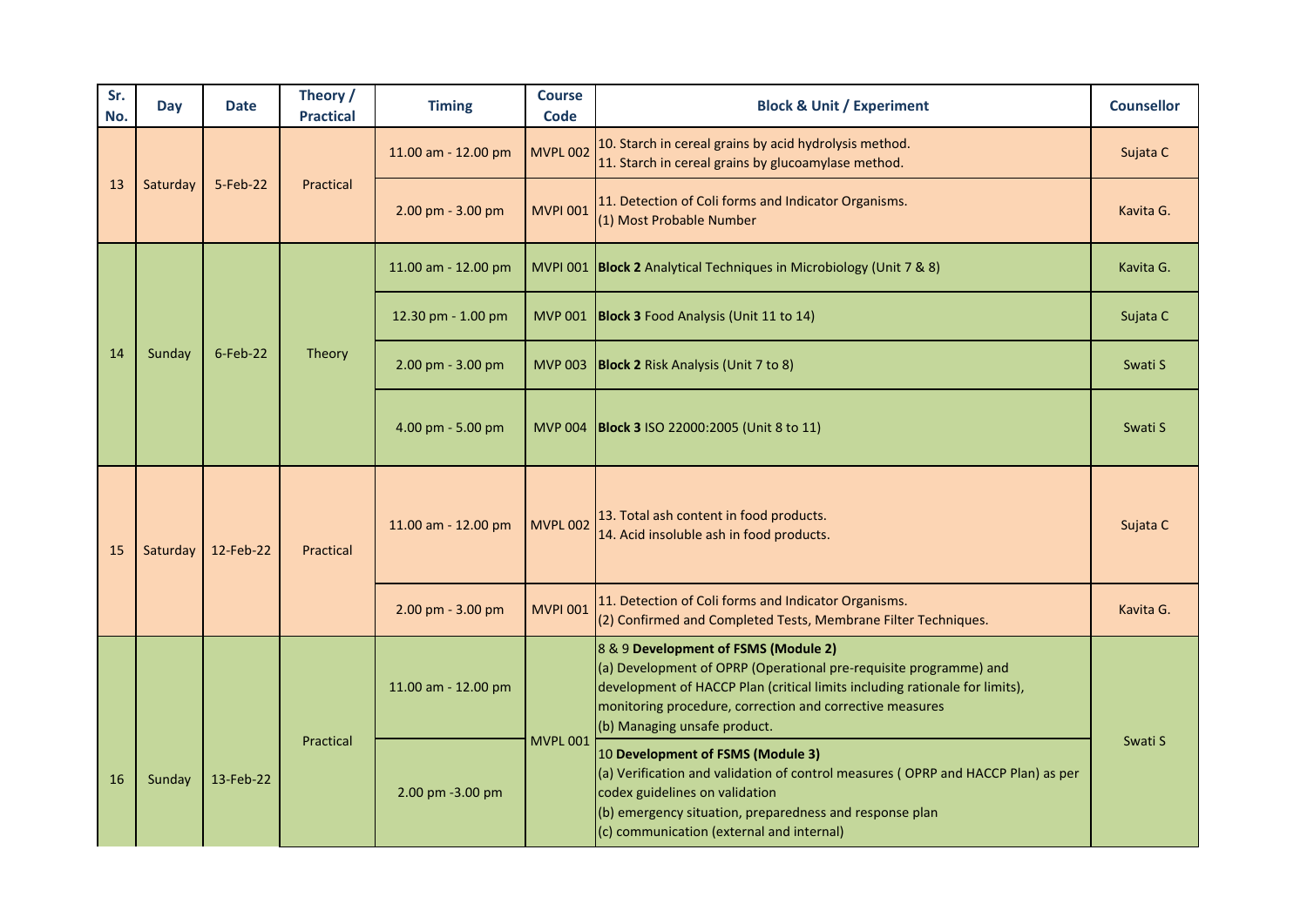| Sr.<br>No. | Day      | <b>Date</b> | Theory /<br><b>Practical</b> | <b>Timing</b>                       | <b>Course</b><br><b>Code</b> | <b>Block &amp; Unit / Experiment</b>                                        | <b>Counsellor</b> |
|------------|----------|-------------|------------------------------|-------------------------------------|------------------------------|-----------------------------------------------------------------------------|-------------------|
|            |          |             | Theory                       | $4.00 \text{ pm} - 5.00 \text{ pm}$ |                              | MVP 004 Block 4 Laboratory Quality Management System (Unit 12 to 15)        | Sujata C          |
|            |          |             | Practical                    | $11.00$ am $- 12.00$ pm             |                              | MVPL 002 15. pH of food products by using pH meter                          | Sujata C.         |
| 17         | Saturday | 19-Feb-22   | Practical                    | $2.00$ pm - $3.00$ pm               |                              | MVPI 001 9. Assessment of surface sterilization using swab and rinse method | Kavita G.         |
|            |          |             | Theory                       | $4.00 \text{ pm} - 5.00 \text{ pm}$ |                              | MVP 001 <b>Block 4</b> Food Processing and Preservation (Unit 15 to 17)     | Sujata C          |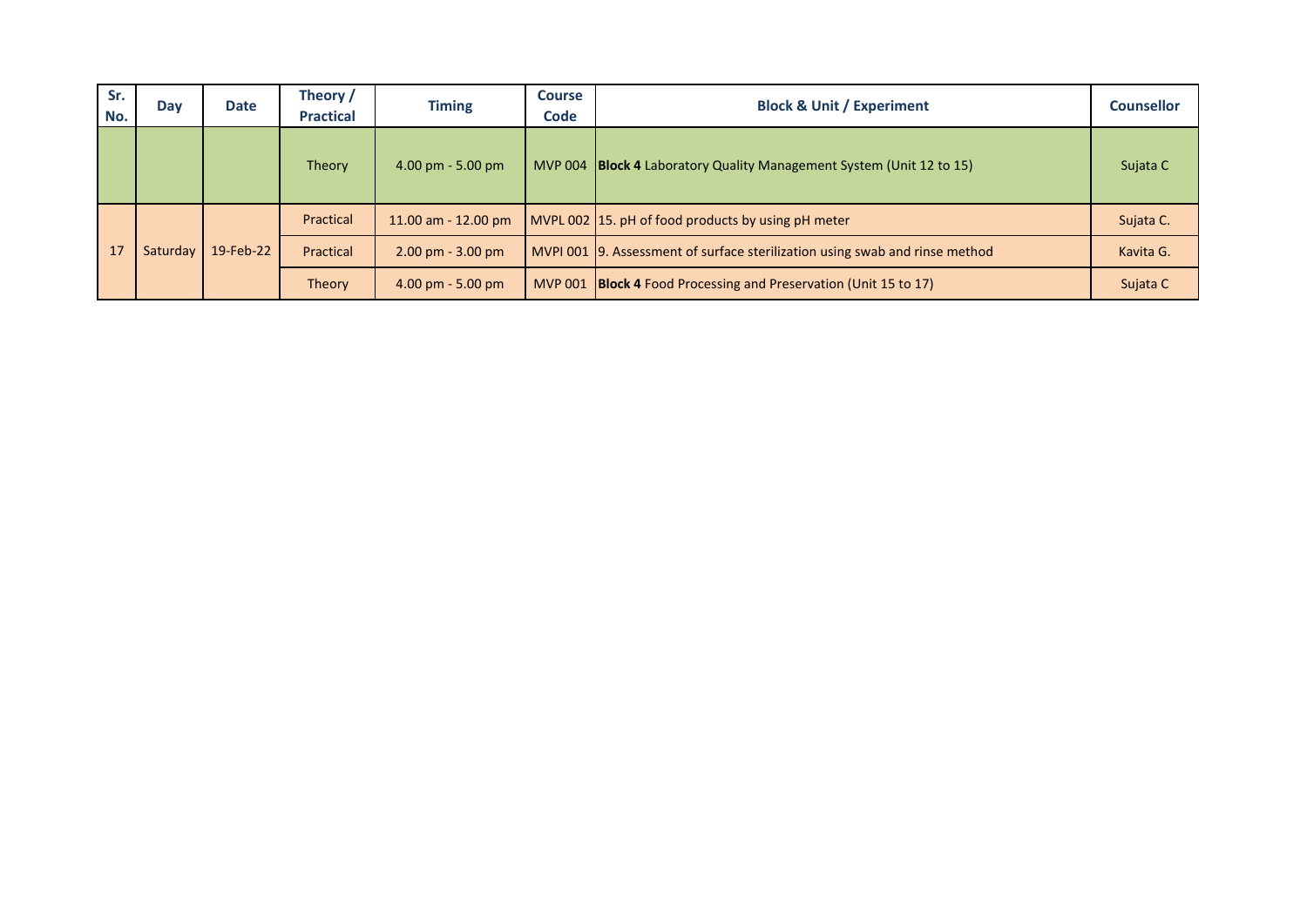| Sr.<br>No. | Day      | <b>Date</b>        | Theory /<br><b>Practical</b> | <b>Timing</b>         | <b>Course</b><br>Code | <b>Block &amp; Unit / Experiment</b>                                                                                                                                                                                                                                                                        | <b>Counsellor</b> |
|------------|----------|--------------------|------------------------------|-----------------------|-----------------------|-------------------------------------------------------------------------------------------------------------------------------------------------------------------------------------------------------------------------------------------------------------------------------------------------------------|-------------------|
| 18         | Saturday | 26-Feb-22          | Practical                    | 11.00 am - 12.00 pm   |                       | 16. Free fatty acids and acid value in oil and fats.<br>MVPL 002 17. Unsaponifiable matter in oils and fats.<br>18. Melting point of oils and fats.                                                                                                                                                         | Sujata C          |
|            |          |                    |                              | 2.00 pm - 3.00 pm     |                       | MVPI 001 11. Assessment of water by MPN method                                                                                                                                                                                                                                                              | Kavita G.         |
|            |          |                    |                              | 11.00 am - 1.00 pm    |                       | Developing FSMS (Module 4)<br>Traceability system as a tool for, Recall / Withdrawal (ISO 22005: 2007)                                                                                                                                                                                                      |                   |
| 19         | Sunday   | 27-Feb-22          | Practical                    | 2.00 pm - 3.00 pm     | <b>MVPL 001</b>       | Application of ISO 9001 Model<br>a. Understanding Process approach<br>b. defining quality policy and objective<br>c. Corrections corrective action and preventive action<br>d. Continual improvement                                                                                                        | Swati S           |
| 20         | Saturday | 5-Mar-22           | Practical                    | 11.00 am - 12.00 am   |                       | MVP 002 Block 3 Export and Import Laws and Regulations (Unit 11 to 12)                                                                                                                                                                                                                                      | Swati S           |
|            |          |                    |                              | 2.00 pm - 3.00 pm     |                       | MVP 003 Block 3 HACCP (Unit 9 to 12)                                                                                                                                                                                                                                                                        | Swati & Sujata    |
| 21         | Sunday   | $6$ -Mar-22        | Practical                    | 11.00 am - 12.00 pm   |                       | 14. Food Laws (Module 1): Identification of legal requirements for following food<br>groups product standards: (a) Fruit / vegetables, (b) Dairy, (c) Meat & Meat<br>products (d) Cereal, Pulses and Oilseeds (e) fish and sea foods (f) and ready to eat<br>MVPL 001   foods (specific legal requirements) | Swati S           |
|            |          |                    |                              | 2.00 pm - 3.00 pm     |                       | 15. Food Laws (Module 2): Hygienic requirements for manufacturing premises as<br>per legal requirements. Food Laws (Module 3): Design label for any food product                                                                                                                                            |                   |
|            |          |                    |                              | 11.00 am - 12.00 pm   | <b>MVPL 002</b>       | 22. Color of oils and fats by Lovibond Tintometer<br>23. Iodine value in oils and fats                                                                                                                                                                                                                      | Sujata C          |
| 22         |          | Saturday 12-Mar-22 | Practical                    | 2.00 pm - 3.00 pm     |                       | 16. Matrix preparation to find correspondence between ISO 22000, HACCP series<br>MVPL 001 and BRC and any other related standard (Food Retail management - basic<br>requirements)                                                                                                                           | Swati S           |
|            |          |                    |                              | 11.00 am - 12.00 am   | <b>MVP 004</b>        | <b>Block 5</b> Retailer Standards (Unit 16 to 19)                                                                                                                                                                                                                                                           | Swati S           |
| 23         | Sunday   | 13-Mar-22          | Theory                       | $2.00$ pm - $3.00$ pm |                       | MVP 002 Block 4 Other Laws and Standards Related to Foods (Unit 13 to 16)                                                                                                                                                                                                                                   | Swati S           |
|            |          |                    |                              | 4.00 pm - 5.00 pm     |                       | MVP 003 Block 4 Other Food Safety Practices (Unit 13 to 14)                                                                                                                                                                                                                                                 | Sujata C          |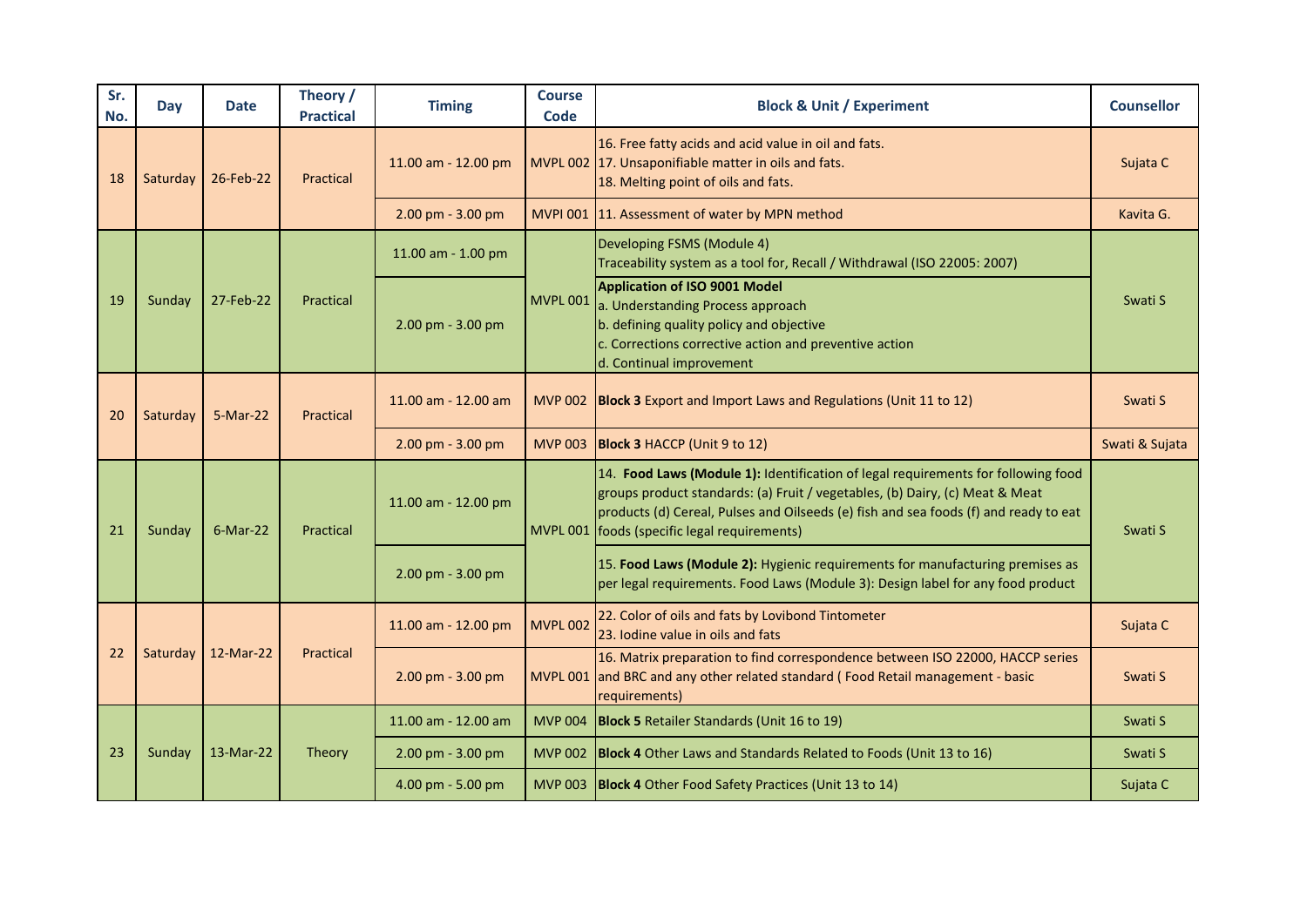| Sr.<br>No. | Day      | <b>Date</b> | Theory /<br><b>Practical</b> | <b>Timing</b>       | <b>Course</b><br><b>Code</b> | <b>Block &amp; Unit / Experiment</b>                                                                                                                                                                                                                                                                           | <b>Counsellor</b> |
|------------|----------|-------------|------------------------------|---------------------|------------------------------|----------------------------------------------------------------------------------------------------------------------------------------------------------------------------------------------------------------------------------------------------------------------------------------------------------------|-------------------|
| 24         | Saturday | 26-Mar-22   | Practical                    | 11.00 am - 12.00 pm |                              | 19. Refractive index of oils & Fats<br>MVPL 002 20. Specific gravity of Oils and fats.<br>21. Titre value of Oils & fats                                                                                                                                                                                       | Sujata C          |
|            |          |             |                              | 2.00 pm - 3.00 pm   |                              | MVPI 001 12. Interpretations of Microbiological Data and its inferences                                                                                                                                                                                                                                        | Kavita G.         |
| 25         | Sunday   | 27-Mar-22   | Practical                    | 11.00 am - 12.00 pm |                              | 17. Understanding ISO 17025 requirements for FSMS and QMS Audits relating to<br>MVPL001 clause 7.6 in ISO 9001 and clause 8.3 in ISO 22000 (Establishing Traceability to<br>National / International standards)                                                                                                | Swati S           |
|            |          |             |                              | 2.00 pm- 3.00 pm    | <b>MVPL 001</b>              | Same continued                                                                                                                                                                                                                                                                                                 | Swati S           |
| 26         | Saturday | $2-Apr-22$  | Practical                    | 11.00 am - 12.00 pm | <b>MVPL 002</b>              | 24. Saponification value in oils and fats<br>25. Acetyl value and hydroxyl value in oils and fats                                                                                                                                                                                                              | Sujata C          |
|            |          |             |                              | 2.00 pm-3.00 pm     |                              | MVPL 002 26. Allyl Isothiocyanate in Mustard oil                                                                                                                                                                                                                                                               | Sujata C          |
| 27         | Sunday   | 3-Apr-22    | Practical                    | 11.00 am - 12.00 pm |                              | 18. Auditing: Planning (1,2)<br>Module 1.: Role and responsibilities of auditors and lead auditors and Pre-audit<br>MVPL 001   information required to plan the audit.<br>Module 2: Preparation of an on-site audit plan that is appropriate to the audit<br>scope (stage 1 and stage 2) (ISO:22003 and 17021) | Swati S           |
|            |          |             |                              | 11.00 am - 12.00 pm | <b>MVPL 002</b>              | 27. Reichert meissl (RM) value and polenske value (PV) in oil and fats.<br>28. Peroxide value of oils and fats                                                                                                                                                                                                 | Sujata C          |
| 28         | Saturday | 9-Apr-22    | Practical                    | 2.00 pm -3.00pm     | <b>MVPL 002</b>              | 29. Sodium Chloride content in butter<br>30. Gluten conten in Wheat flour                                                                                                                                                                                                                                      | Sujata C          |
| 29         |          |             | Practical                    | 11.00 am - 12.00 pm | <b>MVPL 001</b>              | 19. Module 3: Produce an audit checklist including salient Features of ISO 9001<br>and FSMS                                                                                                                                                                                                                    | Swati S           |
|            | Sunday   | 10-Apr-22   |                              | 2.00 pm -3.00 pm    |                              | MVPL 001 20. Module 4: Document review as per the case study                                                                                                                                                                                                                                                   | Swati S           |
| 30         | Saturday | 16-Apr-22   | Practical                    | 11.00 am - 12.00 pm |                              | 31. Sorbic acid in food products<br>MVPL 002 32. Copper, zinc, lead and cadmium in food products by Atomic Absorption<br>Spectroscopy                                                                                                                                                                          | Sujata C          |